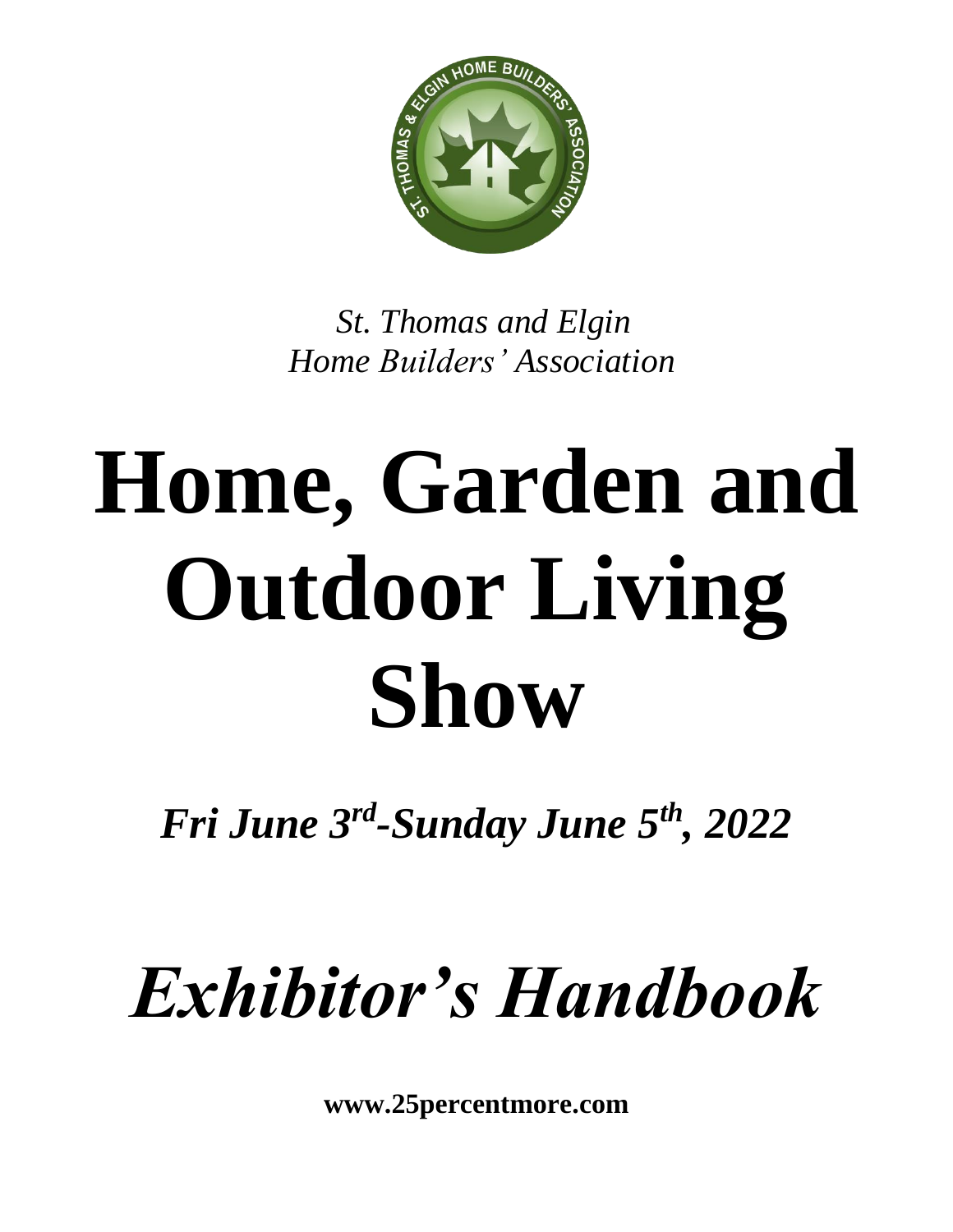TO ALL EXHIBITORS;

This Exhibitors handbook has been prepared to guide and assist you in your preparation for the St Thomas & Elgin Home Builders' Association Home, Garden and Outdoor Living Show.

We request that you carefully read the general information, rules and regulations contained within. A small amount of reading now will save time and confusion later on.

If you have any questions regarding any aspect of the show, please contact myself at [stthomashomeshow@25percentmore.com](mailto:stthomashomeshow@25percentmore.com) or 519-280-6289.

Yours truly,

Sharon Lechner Home Show Coordinator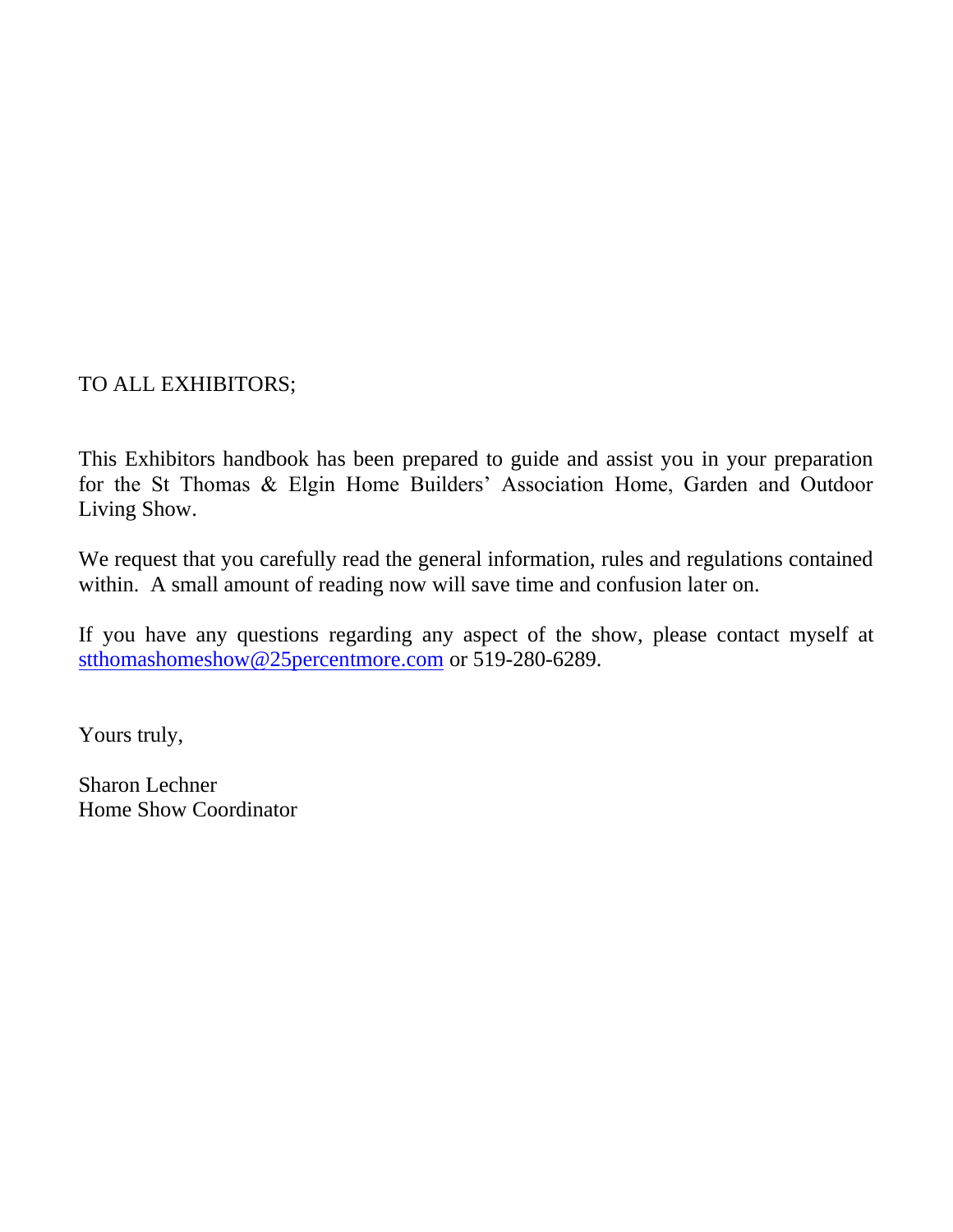#### **1. Location:**

The Timken Centre 3 rd Avenue St. Thomas, Ontario Just west of 1<sup>st</sup> Avenue, off Wellington Street

#### **2. Dates:**

Friday June 3<sup>rd</sup>-Sunday June 5th

#### **3. Show Hours:**

| Friday June 3rd, 2022          | 5:00 pm to 9:00 pm            |
|--------------------------------|-------------------------------|
| <b>Saturday June 4th, 2022</b> | $10:00$ am to $8:00$ pm       |
| <b>Sunday June 5th 2022</b>    | 11:00 am to $5:00 \text{ pm}$ |

#### **NOTE: STEHBA DOES NOT HAVE ACCESS TO A FORK LIFT OR OTHER HEAVY LIFTING EQUIPMENT – IF YOU REQUIRE SUCH EQUIPMENT FOR YOUR SET UP OR TEAR DOWN, PLEASE ENSURE THAT YOU HAVE ARRANGED FOR IT TO BE AVAILABLE WHEN NECESSARY.**

#### **4. Set-Up:**

| Thursday June 2, 2022 | 9:00 am to 10:00 pm          |
|-----------------------|------------------------------|
| Friday June 3, 2022   | 9:00 am to $3:00 \text{ pm}$ |

Setup must be completed by 3:00 pm on Friday June 3, 2022 in order to have aisle carpeting installed. All heavy equipment and trucks requiring access must be in and out no later than Thursday evening. No access for trucks on Friday. **If you need earlier access for setup, please call us**.

IF EXHIBITOR HAS NOT CHECKED IN BY 1:00 PM ON FRIDAY, BOOTH SPACE MAY BE REASSIGNED AT THE DISCRETION OF SHOW MANAGEMENT!

#### 5. **Tear Down**:

| Sunday June 5, 2022 | 5:00 pm to $10:00$ pm                                  |
|---------------------|--------------------------------------------------------|
| Monday June 6, 2022 | 8:00 am to 11:00 am on Pad A and 8:00 am to 2:00 pm on |
|                     | Pad B                                                  |

#### **ALL EXHIBITS MUST BE REMOVED PRIOR TO 2:00 PM ON MONDAY!!!**

#### **EXHIBITS OR DISPLAYS MAY NOT BE REMOVED PRIOR TO THE CLOSING OF THE SHOW ON SUNDAY June 5, 2022 AT 5:00 PM.**

**6. Publicity:**

Show promotion will be carried out using all available methods of media, including radio, newspaper, posters, social media and signs.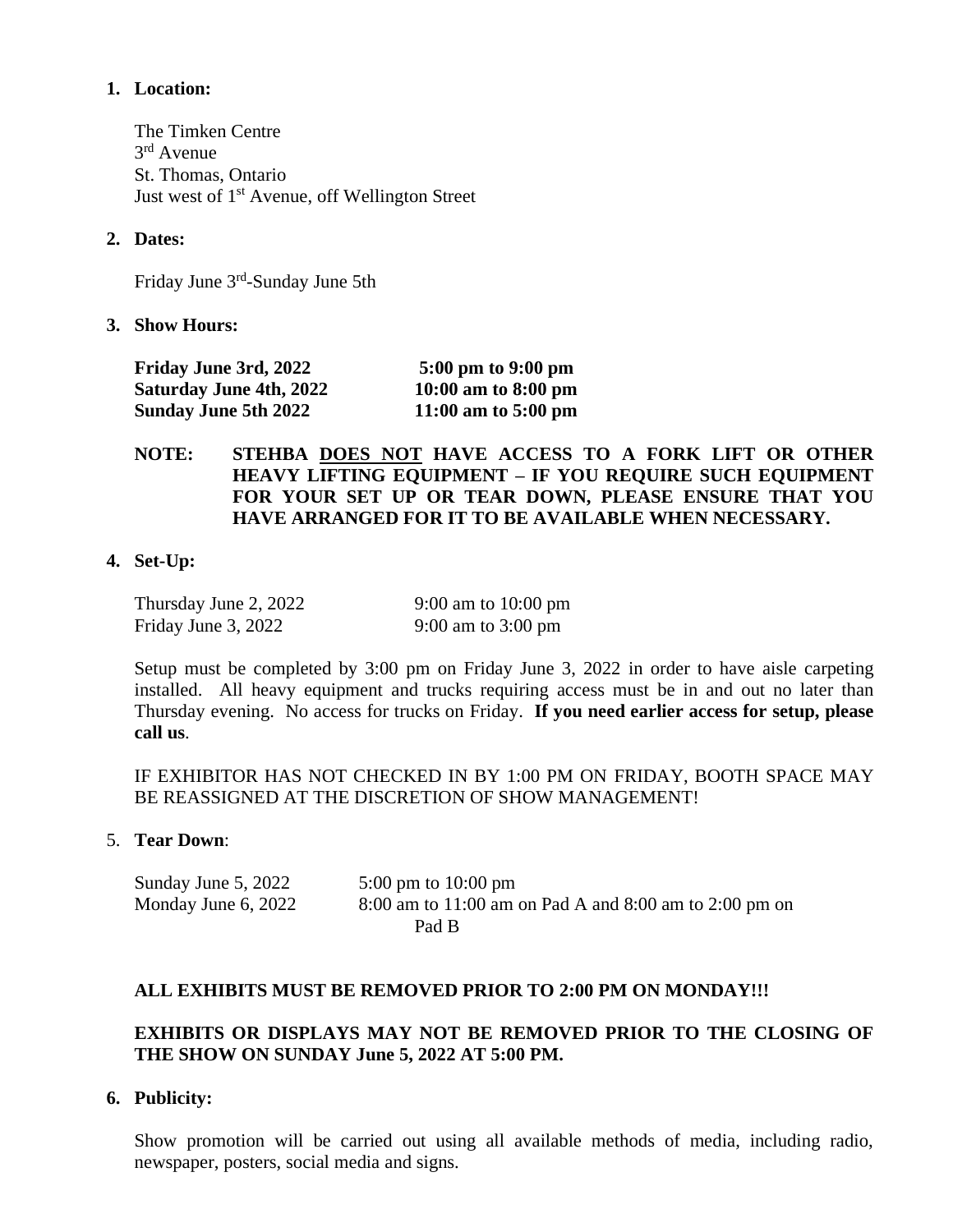#### **7. Cost of spaces:**

Booth space rental rates are listed on the last page of this booklet. If you require more than 4 spaces, contact Sharon Lechner for large volume rates.

#### **8. Display Sizes:**

Please note that booth sizes are approximate, and we cannot guarantee that all booths will be exactly as listed. We thank you for your understanding.

#### **9. Electricity:**

One (1) 110 volt electrical outlet is provided for each booth space. You must bring your own long extension cords. All electrical work must be done by our onsite electrician.

#### **10. Cleaning:**

Aisles and aisle carpeting will be cleaned daily. Please ensure that none of your display blocks the aisles, at any time. Exhibitors are responsible for cleaning their own display areas.

#### **11. Tables and chairs:**

Tables and chairs will be available for the show, for a rental fee as listed on the Rental Rate Schedule. If you require a table or chair, you must contact RVS Draperies and order directly from them.

#### **12. Security:**

Security will be in place during the show setup, after show hours, and during tear-down. Please store small items in a safe place in your display each night after the show closes.

#### **13. Insurance:**

The St. Thomas & Elgin Home Builders' Association Home Show is insured against liability and property damage. Exhibitors are responsible for their own materials and therefore must carry their own appropriate insurance. **Evidence of coverage must be submitted no later than May 1, 2022.**

#### **14. Format:**

The St. Thomas & Elgin Home Builders' Association Home Show strives to be an exhibition of the highest excellence. The quality of the show is due, in great part, to the high caliber of the exhibitor and their displays. It is imperative that the quality remains high. Your staff and display are a direct reflection of your business. Although we permit sales to be made at the booth, please be aware that this is NOT the main focus of the show, and business should be conducted with due consideration for your neighbours. Show Management will handle any complaints.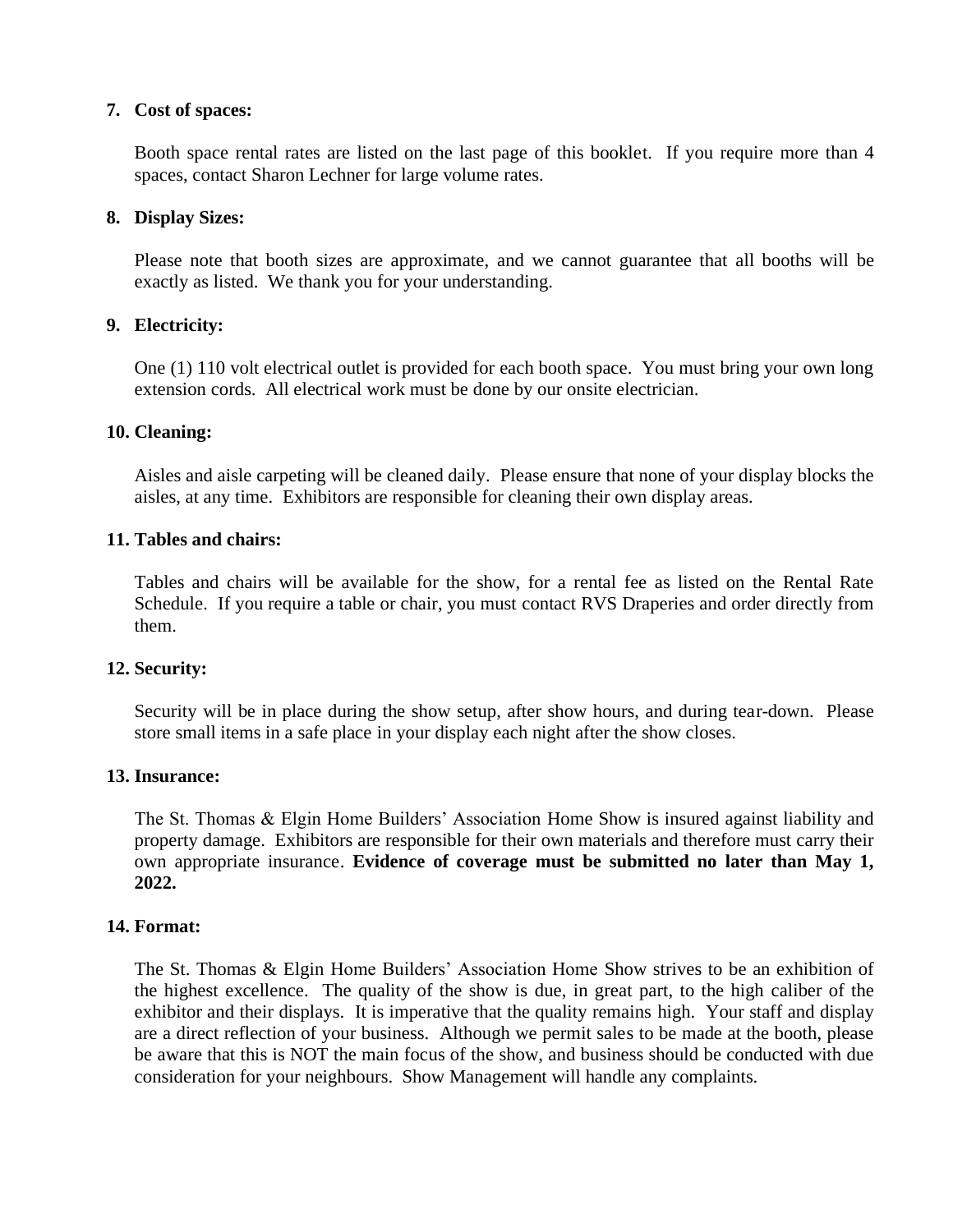#### **15. Sound / Noise:**

All exhibitors must have an equal opportunity to present their goods and services without interference from neighbouring exhibits. Undue sound or noise will not be tolerated, as determined by the show coordinator.

#### **16. Personnel:**

All displays must be adequately staffed during all show hours.

#### **17. Payment for space:**

Exhibit space must be paid in full at time of reservation under the terms of the exhibit space contract. Under no circumstances is the space to be sublet.

#### **18. Exhibitor Passes:**

Your company will be issued six (6) exhibitor passes during set-up. They are your admittance to the show. Passes will be waiting for you in your booth space when you arrive. Additional exhibitor passes are available for \$4.00 each. Please inform us of the number needed by March 1st at the latest.

#### **19. Show Headquarters:**

Show Headquarters will be located on the upper floor of the Timken Centre. Please check in there upon arrival to set-up your display.

#### **20. Loading Door:**

There are large loading doors available at each side and at the back of the building.

#### **21. Correspondence:**

Please send all correspondence and cheques to:

St Thomas & Elgin Home Builders' Association, PO Box 20126 St. Thomas, Ontario, N5P 4H4 Manager.stehbahomeshow@gmail.com